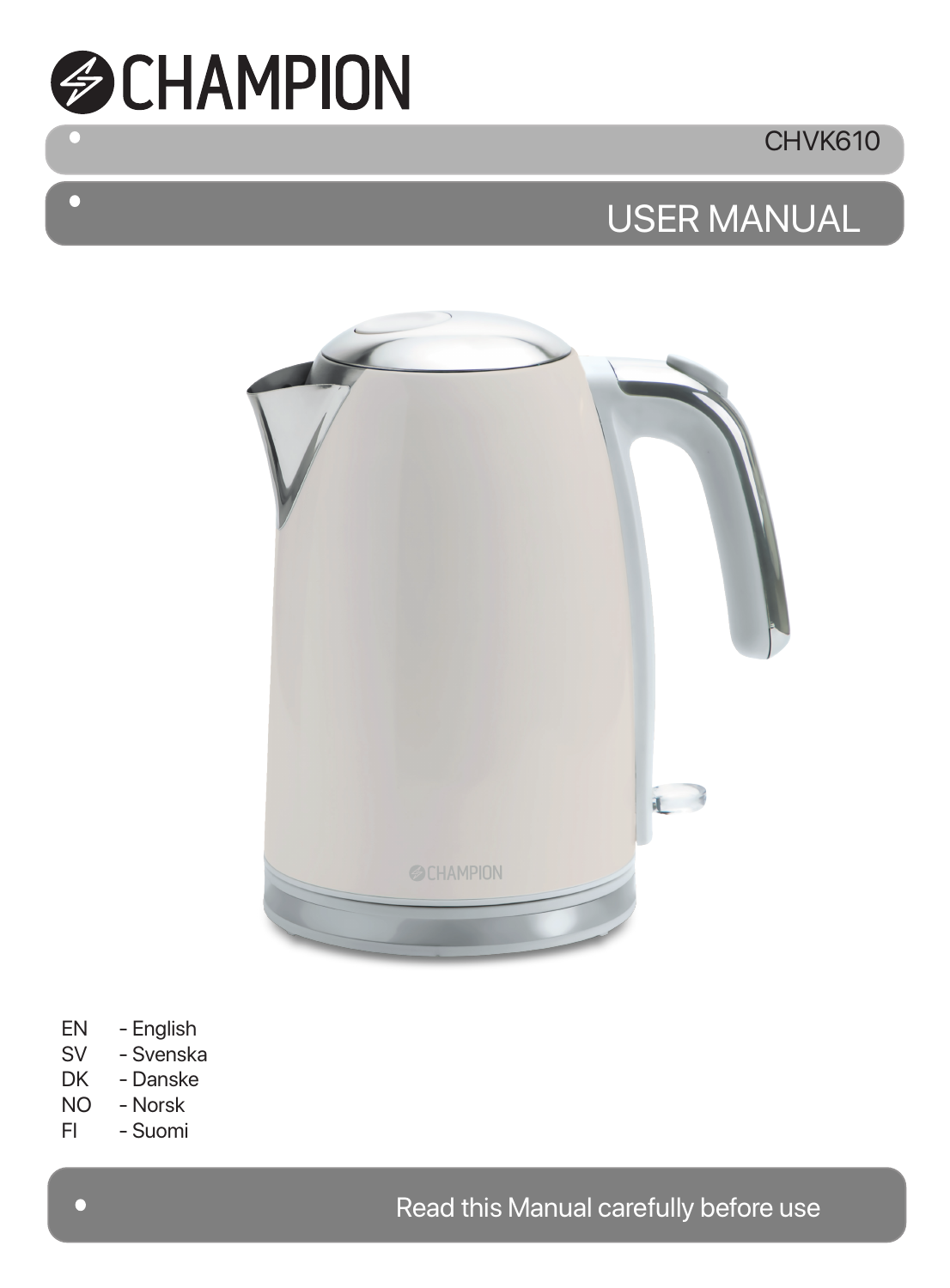# **IMPORTANT SAFETY INSTRUCTIONS**

Read this booklet thoroughly before using and save it for future reference

1. Read all instructions before using.

EN

- 2. Before connecting the kettle to the power supply, check that the voltage indicated on the appliance (underside
- the kettle & base) corresponds with the voltage in your home. If this is not the case, contact your dealer and stop using the kettle.
- 3. Do not let the cord hang over the edge of a table or counter or touch a hot surface.
- 4. Do not place on or near a hot gas or electric burner or in a heated oven.
- 5. Do not operate the appliance without anything in it to avoid damaging the heat elements.
- 6. Ensure that the kettle is used on a firm and flat surface out of reach of children, this will prevent the kettle from overturning and avoid damage or injury.
- 7. To protect against a fire, electric shock, or personal injury, do not immerse cord, electric plugs or kettle in water or other liquids.
- 8. While water is boiling, or just after the water has been boiled, avoid contacting with steam from the spout.
- 9. Always take care to pour boiling water slowly and carefully without tipping the kettle too fast.
- 10. Be careful of refilling when the kettle is hot.
- 11. This appliance can be used by children aged from 8 years and above and persons with reduced physical, sensory, or mental capabilities or lack of experience and knowledge if they have been given supervision or instruction concerning use of the appliance in a safe way and understand the hazards involved. Children shall not play with the appliance. Cleaning and user maintenance shall not be made by children unless they are older than 8 and supervised. Keep the appliance and its cord out of reach of children aged less than 8 years.
- 12. Children should be supervised to ensure that they do not play with the appliance.
- 13. Do not touch the hot surface. Use the handle or the button.
- 14. The attached base cannot be used for other than intended use
- 15. Extreme caution must be used when moving an appliance containing hot water.
- 16. The appliance is not a toy. Do not let the children play it.
- 17. The kettle is for household use only. Do not use outdoors.
- 18. The use of accessories, which are not recommended by the appliance manufacturer, may result in fire, electric shock, or personal injury.
- 19. Unplug the kettle from the outlet when not in use and before cleaning. Allow the kettle to cool before putting on or taking off parts, and before cleaning the appliance.
- 20. To disconnect, turn any control to "off," then remove plug from wall outlet.
- 21. If the supply cord is damaged, it must be replaced by the manufacturer or its service agent or a similarly qualified person to avoid a hazard.
- 22. Do not use the appliance for other than intended use.
- 23. The kettle can only use with the plate provided.
- 24. If the kettle is overfilled, boiling water may spill out.
- 25. Always ensure the lid is closed and do not lift it while the water is boiling. Scalding may occur if the lid is removed during the brewing cycles.
- 26. This appliance can be used by children aged from 8 years and above if they have been given supervision or instruction concerning use of the appliance in a safe way and if they understand the hazards involved. Cleaning and user maintenance shall not be made by children unless they are older than 8 and supervised. Keep the appliance and its cord out of reach of children aged less than 8 years.
- 27. This appliance is intended to be used in household and similar applications such as: Staff kitchen areas in shops, offices and other working environments; Farmhouses; By clients in hotels, motels and other residential type environments; Bed and breakfast type environments.
- 28. Avoid spillage on the connector.
- 29. Be care of potential injury from misuse.
- 30. The heating element surface is subject to residual heat after use.
- 31. Save these instructions.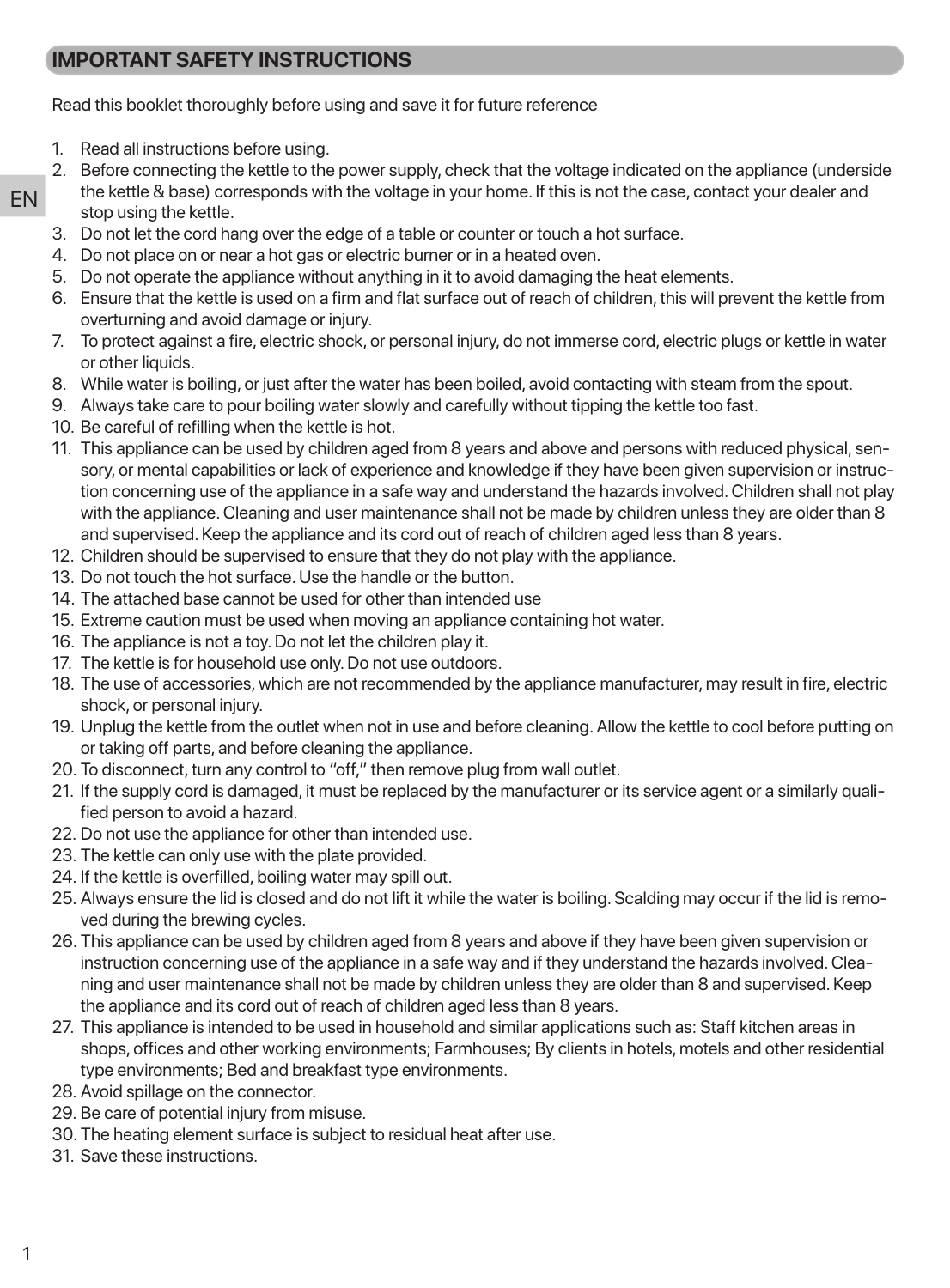#### **Parts**



## **Before using your kettle**

If you are using the kettle for the first time, it is recommended that you should clean your kettle before use by boiling the Max capacity of water once and then discarding the water twice. Wipe the surface with a damp cloth.

**NOTE:** The max capacity of kettle is 1.7L.

#### **Use**

- 1. Place the kettle on the flat surface.
- 2. To fill the kettle, remove it from the power base and open the lid by pressing down lid release button, then fill the kettle with the desired amount of water and close the lid. The water level must be within the Min and the Max level. Too little water will cause the kettle switching off before the water has boiled.

**NOTE:** Do not fill the water over the maximum level, as water may spill out of the spout when boiling. Ensure that the lid is firmly in place before plugging the power outlet.

- 3. Position the kettle on the power base.
- 4. Connect the plug into a power outlet. Press down the switch and the indicator will light up, and then the kettle starts to boil the water. The kettle will switch off automatically once the water has boiled. If necessary, it will take you 30 seconds to wait before pressing the switch again to re-boil the water. You may shut off the power by lifting switch up or directly lift the kettle from the power base at any moment to stop boiling process.

**NOTE:** Ensure that switch is free of obstructions and the lid is firmly closed, the kettle will not turn off if the switch if be constrained or if the lid is opening.

5. Lift the kettle from the power base and then pour the water.

**NOTE:** Operate carefully when pouring the water from your kettle as boiling water may result in scald, besides, don't open the lid while the water in the kettle is hot.

6. The kettle will not re-boil until the switch is pressed again. The kettle may be stored on the power base when not in use.

**NOTE:** Always disconnect the power supply when not use.

EN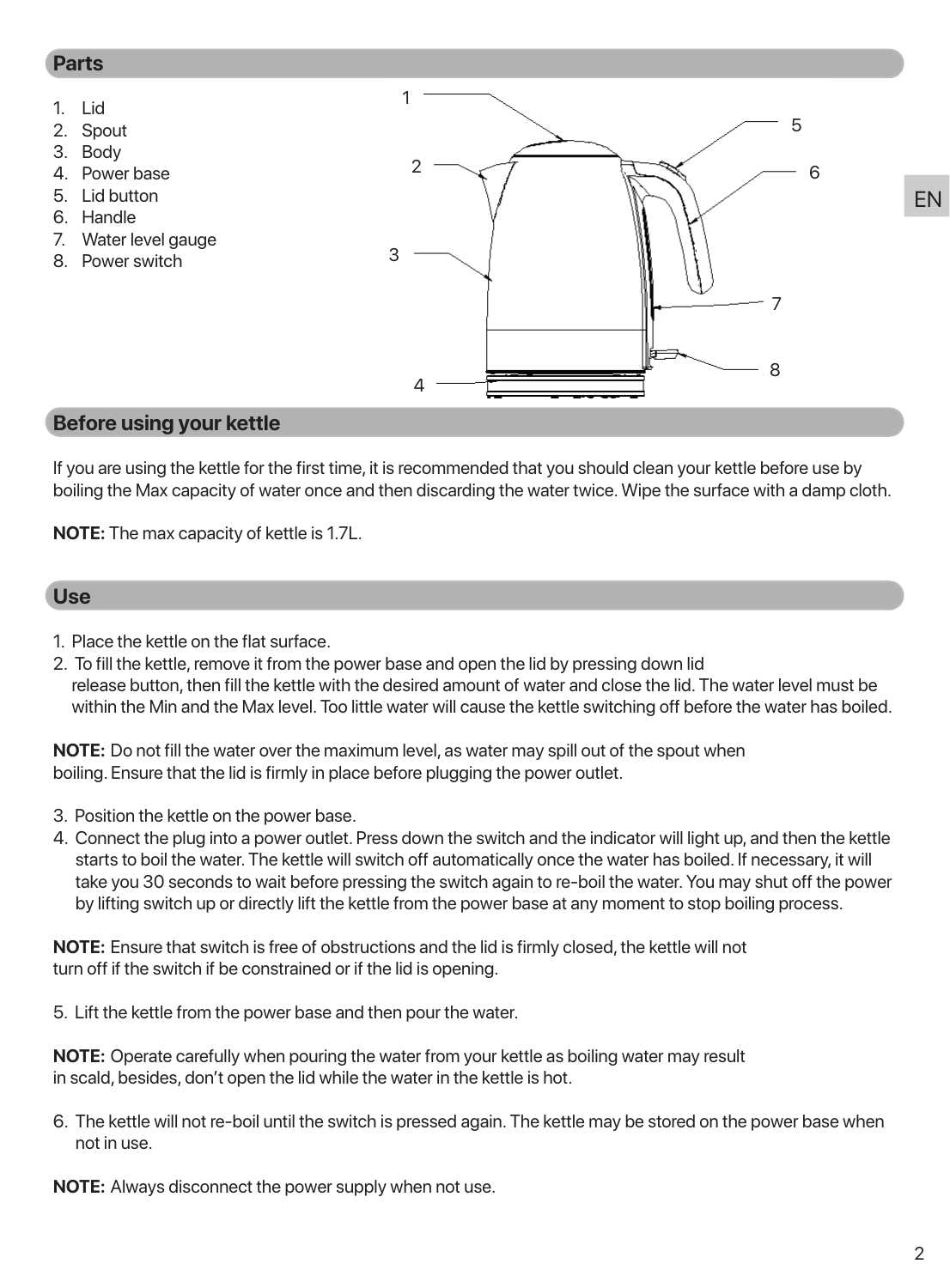## **Boil-dry protection**

Should you accidentally let the kettle operate without water, the function of boil-dry protection will automatically switch off the power. If this occurs, allow the kettle to cool prior to filling with cold water before re-boiling.

#### EN **Cleaning and Maintenance**

- 1. Always disconnect the appliance from the power outlet and cool it down completely before cleaning.
- 2. Never immerse the kettle, power cord or power base in water, or allow moisture to contact with these parts.
- 3. Wipe the appearance of body with a damp cloth or cleaner, never use a poisonous cleaner.
- 4. Remember to clean the filter at intervals. For easier cleaning, detach the filter by pressing down the tab of filter inside the kettle and then replace it after cleaning.

**CAUTION:** Do not use chemical, steel, wooden or abrasive cleaners to clean the outside of the kettle to prevent the gloss loss.

5. When not use or storage, the power cord may be wind under the bottom of kettle.

#### **Removal of mineral deposits**

Your kettle should be periodically descaled as the mineral deposits in tap water may form scale on the bottom of kettle to cause the operation less efficiency. You can use the commercially available descaler and follow the instructions on the package of descaler. Alternatively, you may follow below instructions using the white vinegar.

- 1. Fill the kettle with 3 cups of white vinegar, then adding water to the amount to cover the bottom of kettle completely. Leave the solution in the kettle overnight.
- 2. Then discard the mixture in the kettle, then filling the kettle with clean water to the maximum position, boiling and then discard the water.
- 3. Repeat several times until the odor of vinegar has been flushes away. Any stains remaining inside the spout can be removed by rubbing with a damp cloth.

#### **Warranty**

Champion Nordic guarantees that this product is free from manufacturing defects in terms of materials and workmanship during a period of 2 years in Sweden, Norway, Denmark and Finland. This warranty period begins on the day the product is purchased or delivered. Champion Nordic has no obligation to repair or replace products that are not accompanied by a valid proof of purchase. This warranty applies only to products purchased and used for home use and does not cover damage resulting from abuse, failure to comply with the instructions from Champion Nordic, cases in which the product has been modified or subjected to unauthorized repair, improper packaging on the part of the owner, normal wear and tear, or improper handling on the part of a transport company.

#### **Correct Disposal of this product**

This marking indicates that this product should not be disposed with other household wastes throughout the EU. To prevent possible harm to the environment or human health from uncontrolled waste disposal, recycle it responsibly to promote the sustainable reuse of material resources.



Champion **b** Makadamgatan 14 I 254 64 Helsingborg I Sweden info@champion.se



 $\epsilon$ 

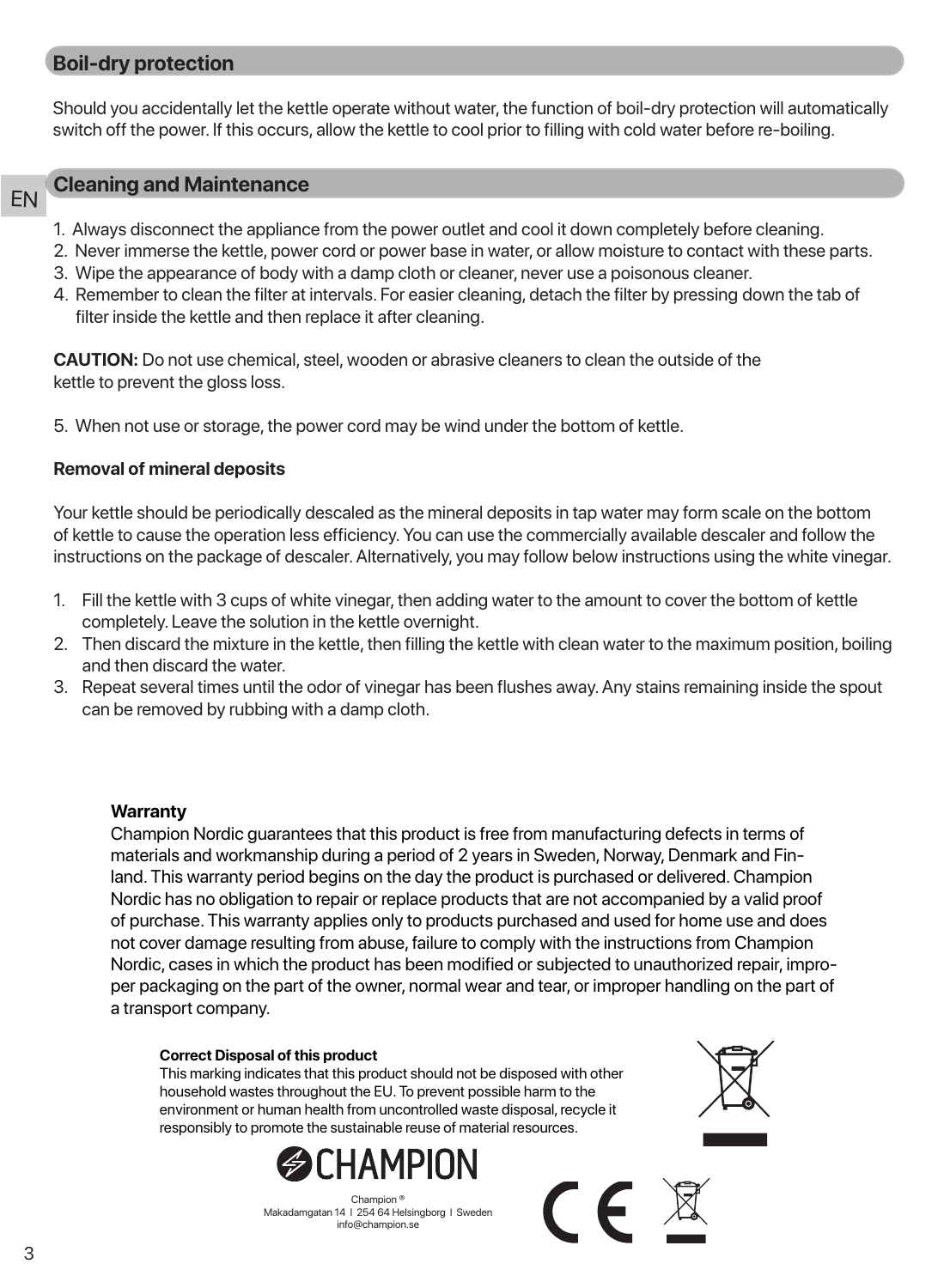# **VIKTIGA SÄKERHETSINSTRUKTIONER**

Läs denna broschyr noggrant innan användning och spara den för framtida referens.

- 1. Läs alla instruktioner innan användning
- 2. Innan du kopplar in vattenkokaren, kontrollera att spänningen som angetts på apparaten (på undersidan av vattenkokaren och bottenplattan) överensstämmer med spänningen i ditt hem. Om detta inte är fallet, kontakta din återförsäljare och sluta använda vattenkokaren.
- 3. Låt inte sladden hänga över bordskant eller bänkskiva eller vidröra heta ytor.
- 4. Placera inte på eller nära het gas- eller elspis eller i en uppvärmd ugn.
- 5. Använd inte apparaten tom för att undvika skador på värmeelementen.
- 6. Försäkra dig om att vattenkokaren används på en fast och plan yta utom räckhåll för barn. Det ta förhindrar att vattenkokaren välter och förhindrar skador.
- 7. För att skydda mot brand, elchock eller personskador ska inte sladden, stickkontakten eller vat tenkokaren nedsänkas i vatten eller annan vätska.
- 8. När vattnet kokar, eller precis efter att vattnet kokat, undvik kontakt med ånga från pipen.
- 9. Var alltid försiktig när du häller kokande vatten och gör det långsamt och försiktigt utan att tippa vattenkokaren för snabbt.
- 10. Var försiktig när du fyller vattenkokaren när den är varm.
- 11. Denna apparat kan användas av barn från 8 år och uppåt och personer med nedsatt fysisk, sensorisk eller mental förmåga eller brist på erfarenhet och kunskap om de hålls under uppsikt eller fått instruktioner om användning av apparaten på ett säkert sätt och förstår farorna. Barn ska inte leka med apparaten. Rengöring och underhåll ska inte utföras av barn om de inte är äldre än 8 år och hålls under uppsikt. Håll apparaten och sladden utom räckhåll för barn under 8 år.
- 12. Barn ska hållas under uppsikt för att säkerställa att de inte leker med apparaten.
- 13. Rör inte den varma ytan. Använd handtaget eller knappen.
- 14. Bottenplattan som medföljer kan inte användas till något annat.
- 15. Stor försiktighet måste iakttas vid förflyttning av en apparat som innehåller hett vatten.
- 16. Apparaten är ingen leksak. Låt inte barn leka med den.
- 17. Vattenkokaren är endast avsedd för hushållsbruk. Använd inte utomhus.
- 18. Användning av tillbehör som inte rekommenderas av tillverkaren kan orsaka brand, elchock eller personskada.
- 19. Koppla ur vattenkokaren från uttaget när den inte används och innan rengöring. Låt svalna inn an du sätter på eller tar bort delar och innan rengöring av apparaten.
- 20. För att koppla ur, vrid alla kontroller till "Off" och dra ur stickkontakten ur vägguttaget.
- 21. Om strömsladden är skadad måste den bytas ut av tillverkaren eller dess serviceagent eller lik nande kvalificerad person för att undvika fara.
- 22. Använd inte apparaten för något annat än det den är avsedd för.
- 23. Vattenkokaren ska endast användas med den medföljande plattan.
- 24. Om vattenkokaren är överfylld kan kokande vatten spilla ut.
- 25. Försäkra dig alltid om att locket är stängt och lyft det inte när vattnet kokar. Att avlägsna locket under bryggcykeln kan orsaka skållning.
- 26. Denna apparat kan användas av barn från 8 år och uppåt om de hålls under uppsikt eller fått in struktioner om användning av apparaten på ett säkert sätt och förstår farorna. Rengöring och underhåll ska inte utföras av barn om de inte är äldre än 8 år och hålls under uppsikt. Håll appa raten och sladden utom räckhåll för barn under 8 år.
- 27. Denna apparat är avsedd för användning i hushåll eller liknande såsom: Personalkök i butiker, kontor och andra arbetsmiljöer; Bondgårdar; Av kunder på hotell, motell och andra bostadsmiljö er; Bed and breakfast-miljöer.
- 28. Undvika att spilla på kontakten.
- 29. Var uppmärksam på potentiella skador som uppkommer på grund av felaktig användning.
- 30. Ytan på värmelementet kan vara hett efter användning.
- 31. Spara dessa instruktioner.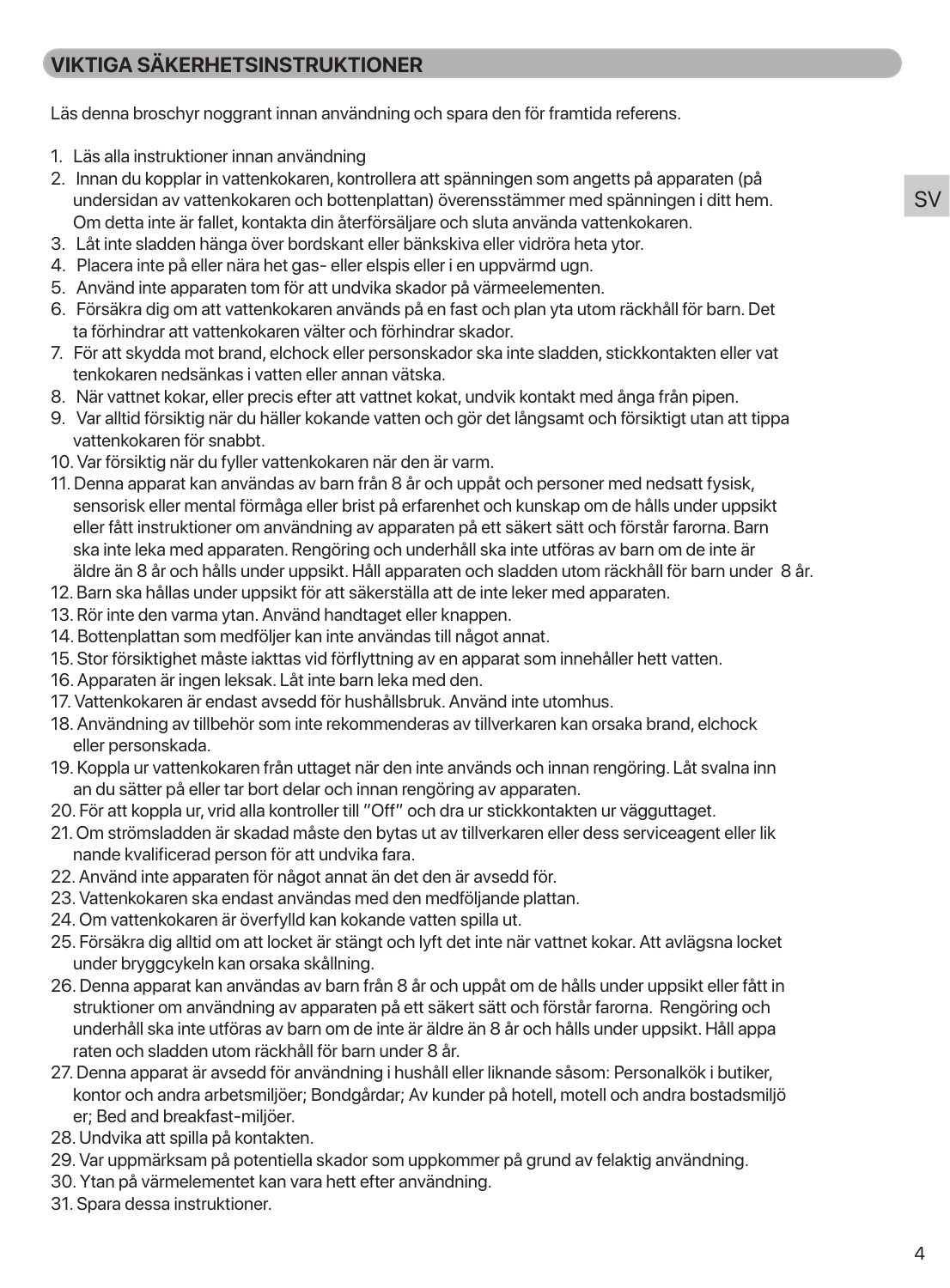# **Delar**

- 1. Lock 2. Pip
- 
- 3. Huvuddel
- 4. Bottenplatta
- SV 5. Lockknapp
	- 6. Handtag
		- 7. Vattennivåmätare
	- 8. Strömbrytare



## **Innan du använder din vattenkokare**

Om du använder vattenkokaren för första gången, rekommenderas det att du rengör vattenkokaren innan användning genom att koka maximal mängd vatten en gång och sedan hälla ut vattnet två gånger. Torka av ytan med en fuktig trasa.

**VIKTIGT:** Vattenkokarens maxkapacitet är 1,7 l.

# **Användning**

- 1. Placera vattenkokaren på en plan yta.
- 2. För att fylla vattenkokaren lyfter du bort den från bottenplattan och öppnar locket genom att t trycka ner lockknappen. Fyll sedan vattenkokaren med önskad mängd vatten och stäng locket. Vattenmängden måste vara inom min- och max-nivån. För lite vatten kan orsaka att vattenkoka ren slås av innan vattnet kokat upp.

**VIKTIGT:** Fyll inte vatten över den maximala nivån, då detta kan göra att vatten spiller ut ur pipen när det kokar. Försäkra dig om att locket sitter på plats innan du sätter i stickkontakten i vägguttaget.

- 3. Placera vattenkokaren på bottenplattan.
- 4. Stoppa in stickkontakten i ett vägguttag. Tryck ner strömbrytaren och indikatorn kommer att lysa upp. Vattenkokaren börjar sedan koka vattnet. Vattenkokaren stängs av automatiskt när vattnet har kokat upp. Om nödvändigt, måste du vänta 30 sekunder innan du trycker ner strömbrytaren igen för att åter koka upp vattnet. Du kan slå av strömmen genom att slå av strömbrytaren eller lyfta upp vattenkokaren från bottenplattan för att avbryta kokningsprocessen.

**VIKTIGT:** Försäkra dig om att strömbrytaren inte hindras av något och att locket sitter ordentligt. Vattenkokaren kommer inte att stängas av om strömbrytaren hindras eller om locket öppnas.

5. Lyft vattenkokaren från bottenplattan och häll sedan upp vattnet.

**VIKTIGT:** Var försiktig när du häller vattnet från din vattenkokare, då kokande vatten kan orsaka skållning. Öppna inte heller locket när vattenkokaren är varm.

6. Vattenkokaren kommer inte att koka upp igen innan strömbrytaren slås på. Vattenkokaren kan förvaras på bottenplattan när den inte används.

**VIKTIGT:** Koppla alltid ur sladden när den inte används.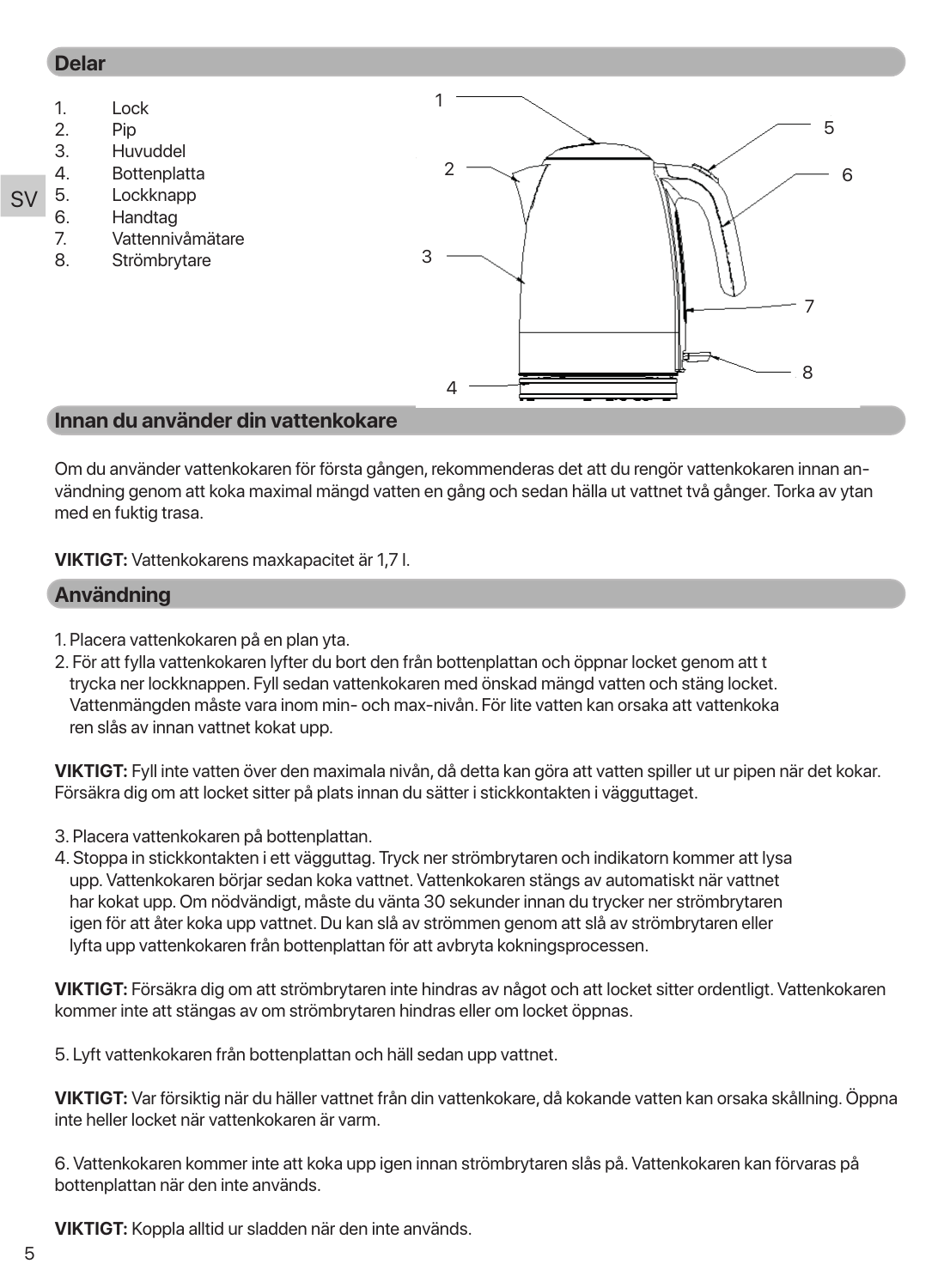# **Skydd mot torrkokning**

Om du oavsiktligt använder vattenkokaren utan vatten, kommer torrkokningsskyddet automatiskt att slå av vattenkokarens strömförsörjning. Om detta inträffar, låt vattenkokaren svalna innan du fyller den med kallt vatten och kokar igen.

# **Rengöring och underhåll**

- 1. Koppla alltid ur apparaten från vägguttaget och låt den svalna innan rengöring.
- 2. Sänk aldrig ner vattenkokaren, sladden eller bottenplattan i vatten eller låt fukt komma i kontakt med dessa delar.
- 3. Torka utsidan av huvuddelen med en fuktig trasa, använd aldrig giftigt rengöringsmedel.
- 4. Kom ihåg att regelbundet rengöra filtret. För enklare rengöring, koppla loss filtret genom att trycka ner filtrets flik inuti vattenkokaren och sätt sedan tillbaka det efter rengöring.

**VARNING:** Använd inte kemiska rengöringsmedel, rengöringsmedel för stål eller trä, eller slipande rengöringsmedel för att rengöra utsidan på vattenkokaren, för att förhindra att glansen försvinner.

5. När den inte används eller när den förvaras ska sladden snurras upp under botten på vattenkokaren.

#### **Avlägsnande av mineralavlagringar**

Din vattenkokare bör avkalkas regelbundet då mineralavlagringar kan orsaka beläggningar i botten av vattenkokaren som kan orsaka minskad effektivitet. Du kan använda avkalkningsmedel som går att köpa och följa instruktionerna på förpackningen. Annars kan du följa nedanstående instruktioner och använda vitvinsvinäger.

- 1. Fyll vattenkokaren med 7-8 dl vitvinsvinäger. Tillsätt sedan vatten så att botten på vattenkokaren blir helt täckt. Låt lösningen verka i vattenkokaren över natten.
- 2. Häll sedan ut lösningen ur vattenkokaren och fyll den med rent vatten till maxmarkeringen, koka upp och häll sedan ut vattnet.
- 3. Upprepa flera gånger till dess att doften av vinäger har sköljts bort. Kvarvarande fläckar i pipen kan avlägsnas genom att gnugga med en fuktig trasa.

#### **Garanti**

Champion Nordic garanterar att den här produkten är fri från tillverkningsdefekter vad gäller material och hantverk under 2 år i Sverige, Norge, Danmark och Finland. Garantin börjar löpa den dag då produkten köps eller levereras. Champion Nordic har ingen skyldighet att reparera eller ersätta produkter som inte åtföljs av ett giltigt inköpsbevis. Denna garanti gäller endast för produkter som köps och används för hemmabruk och omfattar inte skador som uppstår till följd av missbruk, misslyckande med att följa Champion Nordics instruktioner eller då produkten har modifierats eller utsatts för en ej godkänd reparation, felaktig emballering av ägaren, normalt slitage eller felhantering av ett transportföretag.

#### **Korrekt avfallshantering**

Denna symbol på produkten eller i instruktionerna betyder att den ska slängas separat från annat hushållsavfall när den inte fungerar längre. Inom EU finns separata återvinningssystem för avfall. Kontakta lokala myndigheter eller din återförsäljare för mer information.



 $\epsilon$ 



Champion Makadamgatan 14 I 254 64 Helsingborg I Sweden info@champion.se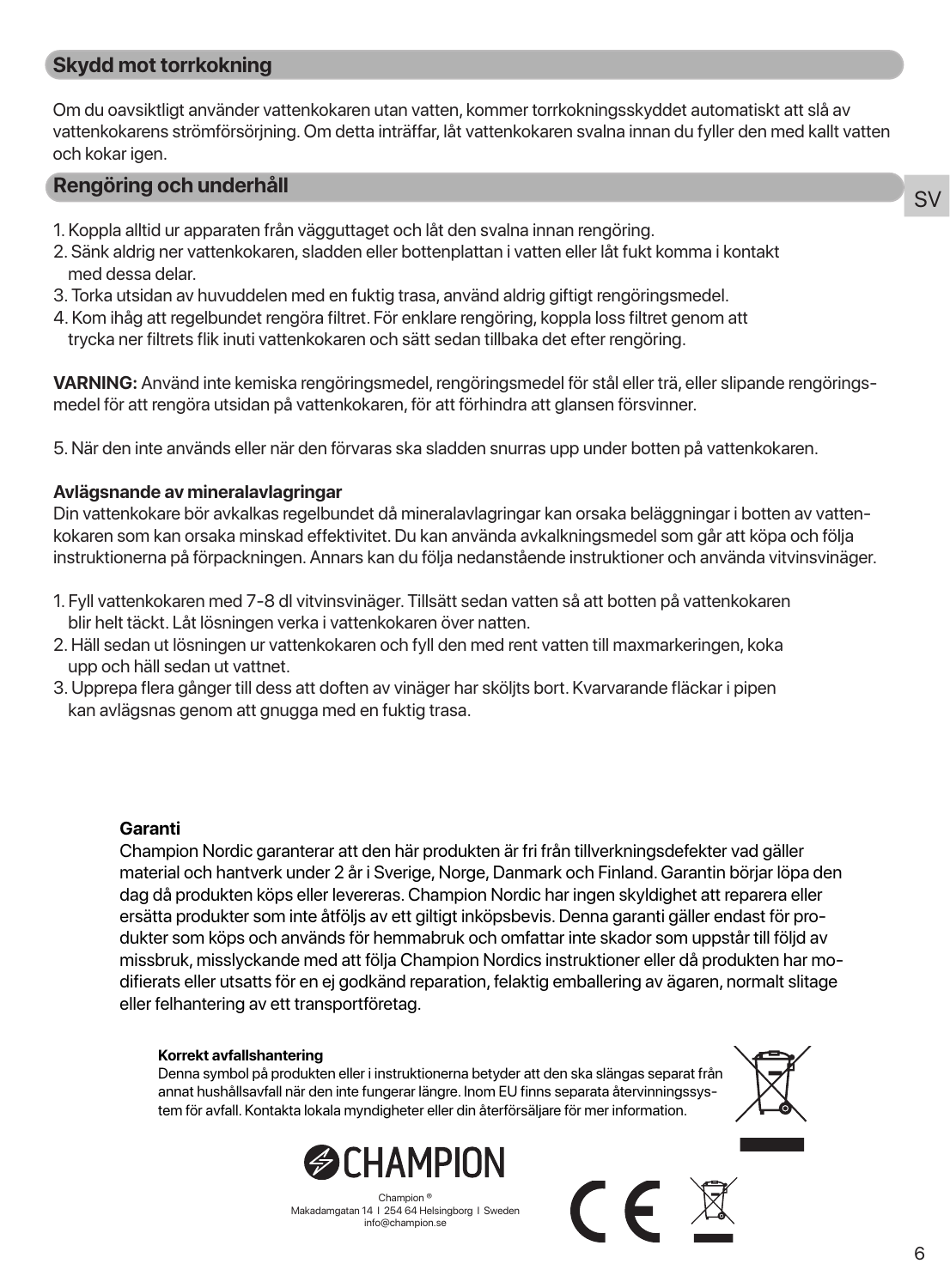# **VIGTIGE SIKKERHEDSINSTRUKTIONER**

Læs denne vejledning grundigt inden brug, og gem den til senere anvendelse

- 1. Læs alle sikkerhedsinstruktioner inden brug.
- 2. Før du forbinder kedlen til stikkontakten, skal du tjekke spændingen, der er indikeret på appara tet (på undesiden af kedlen og basen) stemmer overens med spændingen i dit stikkontakt. Hvis de ikke stemmer overens, skal du kontakte din forhandler og stoppe brugen af kedlen.
- 3. Lad ikke ledningen hænge over kanten af et bord eller skænk eller berøre en varm overflade.
- 4. Placer ikke på eller nær en varm gas- eller elektrisk brænder eller en opvarmet ovn.
- 5. Anvend ikke apparatet uden indhold for at undgå skader på varmeelementerne.
- 6. Sørg for at kedlen anvendes på en fast og sikker overflade udenfor børns rækkevidde, da dette forhindrer kedlen i at vælte og forårsage skade.
- 7. For at beskytte mod brand, elektrisk chok eller personlig skade må ledning, elektriske stik eller kedlen ikke nedsænkes i vand eller andre væsker.
- 8. Mens vandet koger, eller lige efter at vandet har kogt, bør du undgå kontakt med dampen fra hældetuden.
- 9. Sørg altid for at hælde det kogende vand langsomt og forsigtigt uden at hælde kedlen for hurtigt.
- 10. Vær forsigtigt ved genopfyldning, når kedlen er varm.
- 11. Dette apparat kan anvendes af børn fra 8 år og op, og personer med reduceret fysisk, sensorisk eller mentale evner eller manglende erfaring og viden, hvis de har fået vejledning og instruktioner angående sikker anvendelse af apparatet og for at forstå risikoen. Børn må ikke lege med ap paratet. Rengøring og vedligeholdelse må ikke udføres af børn medmindre de ældre end 8 år og er under opsyn. Hold apparatet og dets ledning udenfor børns (yngre end 8 år) rækkevidde.
- 12. Børn bør være under opsyn for at sikrer, at de ikke leger med apparatet.
- 13. Rør ikke ved den varme overflade. Anvend håndtaget eller knappen.
- 14. Den tilhørende base kan ikke anvendes til andet end hensigten
- 15. Der bør udvises stor forsigtighed, når apparatet bæres med varmt vand.
- 16. Apparatet må ikke anvendes som legetøj. Lad ikke børn lege med det.
- 17. Kedlen er kun til brug i en privat husholdning. Anvend ikke udendørs.
- 18. Brug af tilbehør, der ikke er anbefalet af producenten, kan føre til brand, elektrisk chok eller per sonlig skade.
- 19. Træk kedlen ud af stikkontakten, når den ikke anvendes og før rengøring. Lad kedlen køle af før der dele tages af eller sættes på og før rengøring af apparatet.
- 20. Skift enhver kontrol til "off", og fjern stikket fra stikkontakten for at koble apparatet fra.
- 21. Hvis ledningen er beskadiget, skal den erstattes af producenten eller en serviceagent eller lig nende kvalificeret person for at undgå skade.
- 22. Anvend ikke apparatet til andet end hensigten.
- 23. Kedlen kan kun anvendes med den medfølgende plade.
- 24. Hvis kedlen er overfyldt, kan kogende vand blive spildt.
- 25. Sørg altid for at låget er lukket, og åbn det ikke, når vandet koger. Der kan opstå skoldning, hvis låget åbnes under kogning.
- 26. Dette apparat kan anvendes af børn fra 8 år og op, hvis de har fået vejledning og instruktioner angående sikker anvendelse af apparatet og for at forstå risikoen. Rengøring og vedligeholdelse må ikke udføres af børn medmindre de ældre end 8 år og er under opsyn. Hold apparatet og dets ledning udenfor børns (yngre end 8 år) rækkevidde.
- 27. Dette apparat må kun anvendes i private husholdninger og lignende: Medarbejderkøkken i bu tikker, kontorer og andre arbejdsmiljøer; Landbrug; Af gæster på hoteller, moteller og andre over natningssteder; Bed and breakfast-miljøer.
- 28. Undgå spild på stikket.
- 29. Vær opmærksom overfor potentiel skade ved forkert anvendelse.
- 30. Varmelementets overflade er varm efter anvendelse.
- 31. Gem disse instruktioner.

**DK**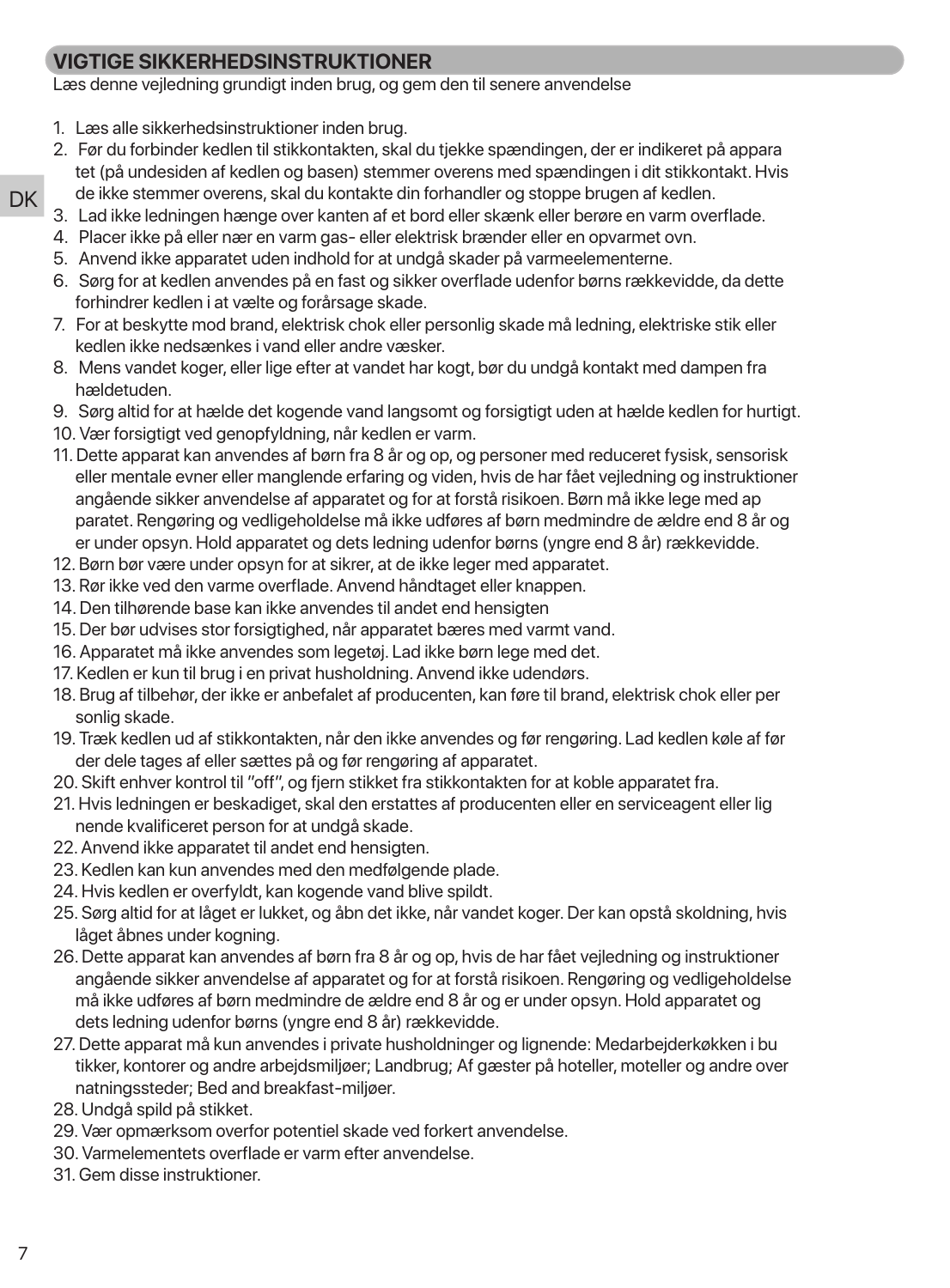## **Dele**



# **Før brug af din kedel**

Hvis du anvender kedlen første gang, anbefales det, at du rengør kedlen før brug ved at koge Max-kapaciteten af vand én gang, og derefter rens med vand to gange. Tør overfladen af med en fugtig klud.

**BEMÆRK:** Kedlens Max-kapacitet er 1,7L

#### **Brug**

- 1. Placer kedlen på en flad overflade.
- 2. For at fylde kedlen, fjern den fra strømbasen, og åbn låget ved at trykke ned på lågets udløserk nap, fyld derefter kedlen med den ønskede mængde vand og luk låget. Vandniveauet skal være inden for Min- og Max-niveau. For lidt vand vil få kedlen til at slukke før vandet er kogt.

**BEMÆRK:** Fyld ikke vand over Max-kapaciteten, da vandet kan spilde ud af hældetuden under kogning. Sørg for at låget er sikkert på plads inden apparatet tilsluttes strømforsyningen.

- 3. Placer kedlen på strømbasen.
- 4. Forbind stikket med en stikkontakt. Tryk på knappen, og en indikator vil lyse op, og kedlen be gynder at koge vandet. Kedlen slukker automatisk, når vandet har kogt. Det kan være nødven digt at vente 30 sekunder før du igen trykker på enheden for at koge vandet igen. Du kan afbryde strømmen ved at slå knappen op eller tage kedlen af strømbasen på et hvilket som helst tids punkt for at stoppe kogningen.

**BEMÆRK**: Sørg for at knappen har fri bevægelighed og låget er sikkert lukket, da kedlen ikke kan slukkes, hvis knappen er forhindret eller hvis låget åbner.

5. Løft kedlen fra strømbasen, og hæld derefter vandet op.

**BEMÆRK:** Vær forsigtig, når du hælder vandet fra kedlen, da kogende vand kan føre til skoldning, derudover bør du ikke åbne låget, når vandet er varm.

6. Kedlen koger ikke igen før knappen trykkes ned igen. Kedlen kan opbevares på strømbasen, når den ikke anvendes.

**BEMÆRK:** Afbryd altid strømforsyningen, når den ikke anvendes.

**DK**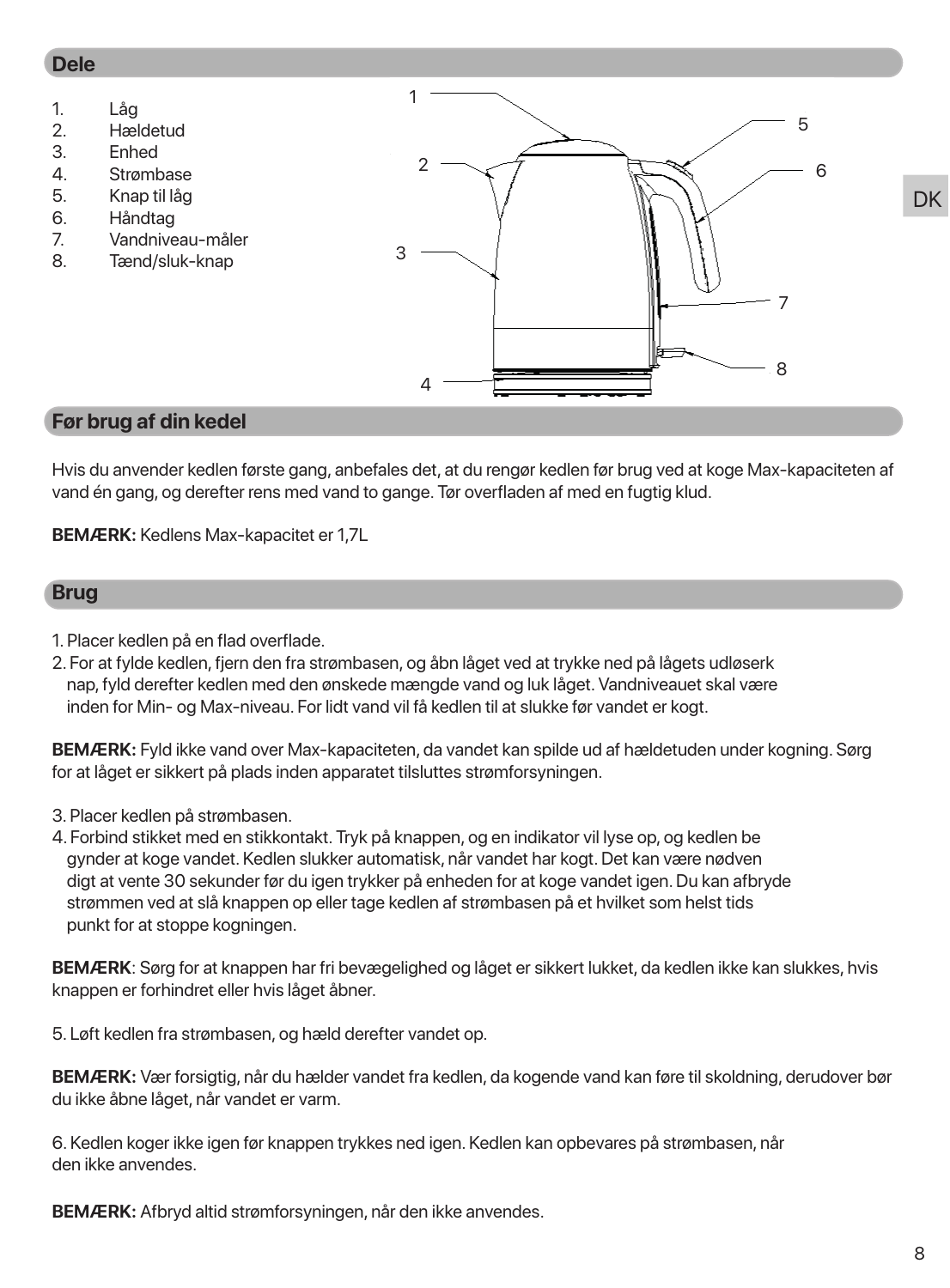## **Beskyttelse mod tørkogning**

Skulle du ved et uheld lade kedlen køre uden vand, vil funktionen til beskyttelse mod tørkogning sikre at knappen automatisk slukker for strømforsyningen. Hvis dette sker, lad kedlen køle ned før du fylder den med koldt vand og koger igen.

#### **Rengøring og Vedligeholdelse**

- DK
- 1. Afbryd altid apparatet fra strømforsyningen, og nedkøl den helt før rengøring.
- 2. Sænk aldrig kedlen, ledningen eller strømbasen i vand, og tillad ikke fugt at komme i kontakt med disse dele.
- 3. Tør hovedenheden af med en fugtig klud, anvend aldrig giftigt rengøringsmiddel.

4. Husk at rengøre filteret ofte. For at lette rengøring fjernes filteret ved at trykke på filterets knap inden i kedlen, og derefter sætte den på plads efter rengøring.

**ADVARSEL:** For at undgå tab af glans bør der ikke anvendes kemiske-, stål-, træ- eller ætsende rengøringsmidler til at rengøre ydersiden af kedlen.

5. Når apparatet ikke anvendes eller opbevares, kan ledningen rulles op under bunden af kedlen.

#### **Fjernelse af mineralaflejringer**

Din kedel bør ofte renses for mineralaflejringer fra postevandet, da det kan sætte sig i bunden af kedlen og gøre anvendelsen mindre effektiv. Du kan anvende den kommercielt tilgængelige afkalker og følge instruktionerne på pakken. Alternativt kan du følge instruktionerne ved brug af lagereddike.

- 1. Fyld kedlen med 3 kopper lagereddike, tilføj vand, så den dækker bunden af kedlen helt. Lad opløsningen stå over natten.
- 2. Fjern derefter opløsningen i kedlen, fyld kedlen med rent vand til Max-kapacitet, kog og hæld derefter vandet ud.
- 3. Gentag adskillige gange indtil lugten af lagereddikken forsvinder. Pletter på indersiden af hæl detuden kan fjernes ved at gnubbe med en fugtig klud.

#### **Garanti**

Champion Nordic garanterer at dette produkt ikke har nogen fremstillingsfejl i forhold til materiale og forarbejdning. Garantien gælder i to år i Sverige, Norge, Danmark og Finland. Garantien begynder fra den dag hvor produktet købes eller leveres. Champion Nordic er ikke forpligtet til at reparere eller erstatte produkter som ikke er ledsaget af et gyldigt købsbevis. Denne garanti gælder kun for produkter som er købt og brugt derhjemme, og den omfatter ikke skader som er opstået som følge af misbrug, manglende opmærksomhed på Champion Nordics instruktioner, modifikationer, ikke-godkendte reparationer, forkert indpakning fra ejerens side, normal slitage eller fejlhåndtering hos et transportfirma.

#### **Korrekt affaldshåndtering**

Dette symbol på produktet eller i instruktionerne betyder at det skal smides ud separat fra andet husaffald, når det ikke fungerer længere. I EU findes separate genbrugssystemer for affald. Kontakt de lokale myndigheder eller din sælger for mere information.





Champion ® Makadamgatan 14 I 254 64 Helsingborg I Sweden info@champion.se

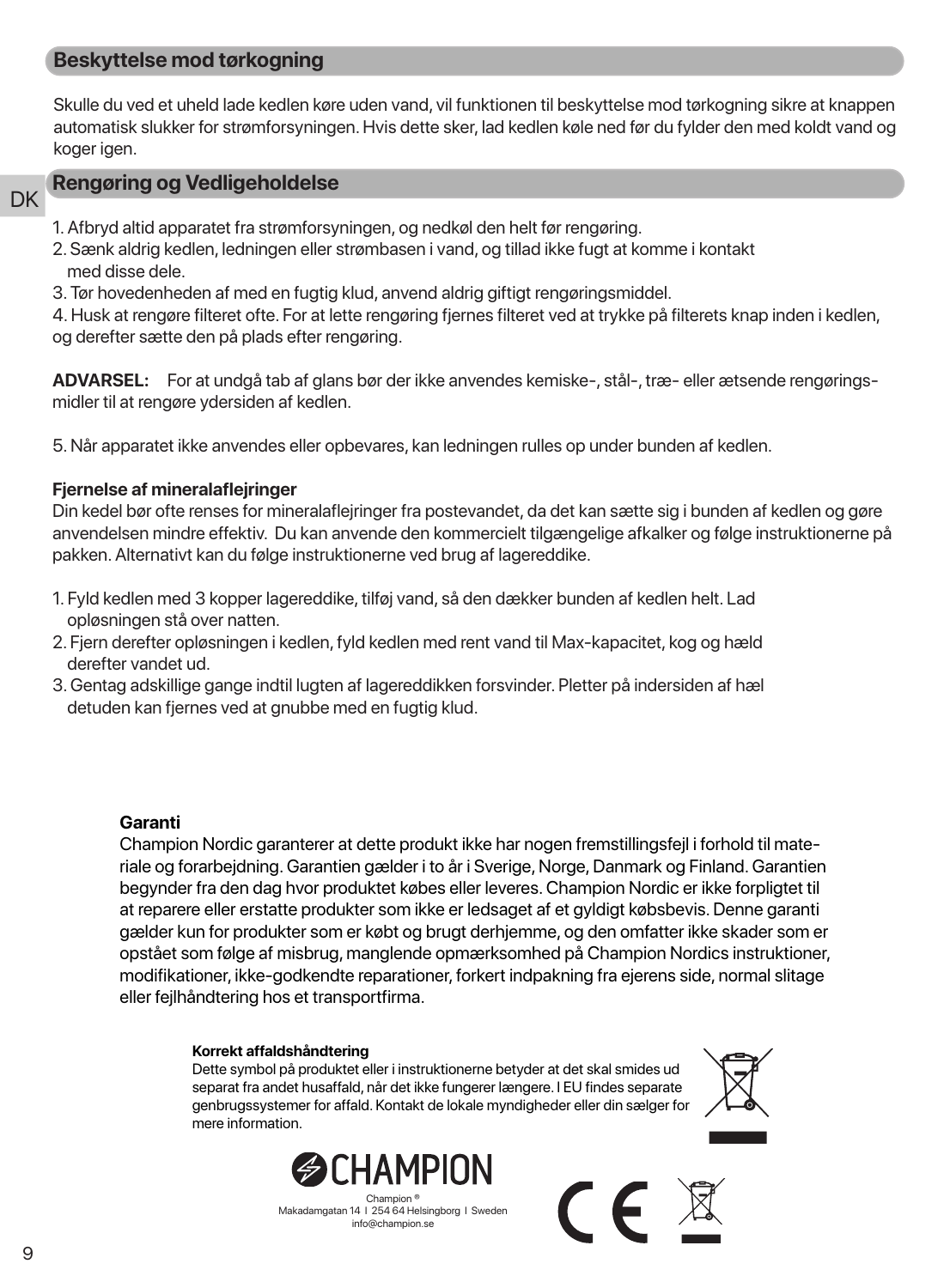# **VIKTIGE SIKKERHETSINSTRUKSJONER**

Les nøye igjennom denne brosjyren før du bruker produktet, og behold den til senere bruk.

- 1. Les alle instruksjonene før bruk.
- 2. Før du kobler vannkokeren til strømuttaket, bør du sjekke at spenningen som er angitt på red skapet (på undersiden av vannkokeren og sokkelen) er den samme som spenningen i uttaket. Kontakt forhandleren din og slutt å bruke redskapet dersom spenningene ikke er den samme.
- 3. Ikke tillat strømkabelen å henge utenfor kanten av bord og benker, eller å komme i kontakt med varme overflater.
- 4. Skal ikke settes i nærheten av kokeplater, gasskomfyr eller i stekeovnen.
- 5. Ikke bruk redskapet når det er tomt, da dette kan skade varmeelementene.
- 6. Se til at vannkokeren kun brukes på en stabil og flat overflate utenfor barns rekkevidde. Dette vil forhindre at vannkokeren velter og forårsaker skader eller ulykker.
- 7. For å unngå brann, støt eller personskader, bør hverken strømkabelen, støpselet eller selve vannkokeren senkes i vann eller andre væsker.
- 8. Unngå å komme i kontakt med dampen fra tuten når vannet koker eller rett etter at det har kokt.
- 9. Pass alltid på å helle det kokende vannet sakte og forsiktig, uten å tippe over vannkokeren fort.
- 10. Vær forsiktig om du fyller vannkokeren opp igjen når den allerede er varm.
- 11. Om de enten bruker redskapet under oppsyn eller har fått instruksjoner om hvordan redskapet kan brukes på en trygg måte, og de forstår farene ved bruk av produktet, kan dette redskapet brukes av barn som er 8 år og eldre og personer med mentale, sanselige eller fysiske funksjons hindre eller manglende erfaring med, og kunnskap om ,redskapet . Barn skal ikke leke med redskapet. Vask og vedlikehold av redskapet skal ikke utføres av barn med mindre de er over 8 år gamle og under oppsyn av en voksen. Hold redskapet og ledningen ute av rekkevidde for barn under 8 år.
- 12. Barn bør være under oppsyn av en voksen i nærheten av produktet.
- 13. Ikke ta på den varme overflaten. Bruk håndtaket eller knappen.
- 14. Sokkelen kan ikke brukes til noe annet enn dens tiltenkte funksjon.
- 15. Vær ekstremt forsiktig når du flytter på et redskap med varmt vann.
- 16. Redskapet er ikke et leketøy. Ikke la barn leke med det.
- 17. Redskapet er kun til bruk i hjemmet. Ikke bruk produktet utendørs.
- 18. Bruk av tilbehør kan resultere i brann, støt eller personskader, og er noe produsenten fraråder.
- 19. Koble vannkokeren fra stikkontakten når den ikke er i bruk, eller før den skal vaskes. Vent til vannkokeren har kjølt seg ned før du setter på eller tar av deler, eller før du vasker redskapet.
- 20. For å frakoble redskapet, setter du hvilken som helst kontroll på «off», før du tar ut stikkontakten fra støpselet.
- 21. For å unngå fare, må strømkabelen byttes ut av produsenten, deres reparatør eller en person med tilsvarende kvalifikasjoner om den er skadet.
- 22. Redskapet kan ikke brukes til noe annet enn dets tiltenkte bruksområde.
- 23. Vannkokeren kan bare brukes med den medfølgende sokkelen.
- 24. Om vannkokeren overfylles, kan det hende at kokende vann spruter ut.
- 25. Pass alltid på at lokket er stengt og ikke åpnes mens vannet koker. Skålding kan forekomme dersom lokket tas av under kokesykluser.
- 26. Dette redskapet kan brukes av barn fra 8 års alder og oppover dersom de enten er under opp syn, eller har fått opplæring i å bruke redskapet på en trygg måte, og de forstår farene ved bruk av produktet. Vask og vedlikehold av redskapet skal ikke utføres av barn med mindre de er over 8 år gamle og under oppsyn av en voksen. Hold redskapet og ledningen ute av rekkevidde for barn under 8 år.
- 27. Dette redskapet er utformet for å brukes i hjemmet eller lignende situasjoner, som: Pauserom i butikker, kontorer og andre arbeidsmiljøer; Gårdshus; Av gjester på hoteller, moteller og andre boliglignende miljøer; Bed and breakfast-lignende miljøer.
- 28. Unngå å søle på sokkelen.
- 29. Vær bevisst på de mulige skadene å bruke redskapet på feil måte kan medføre.
- 30. Etter bruk, vil varmeelementoverflaten være varm en stund.
- 31. Ta vare på disse instruksjonene.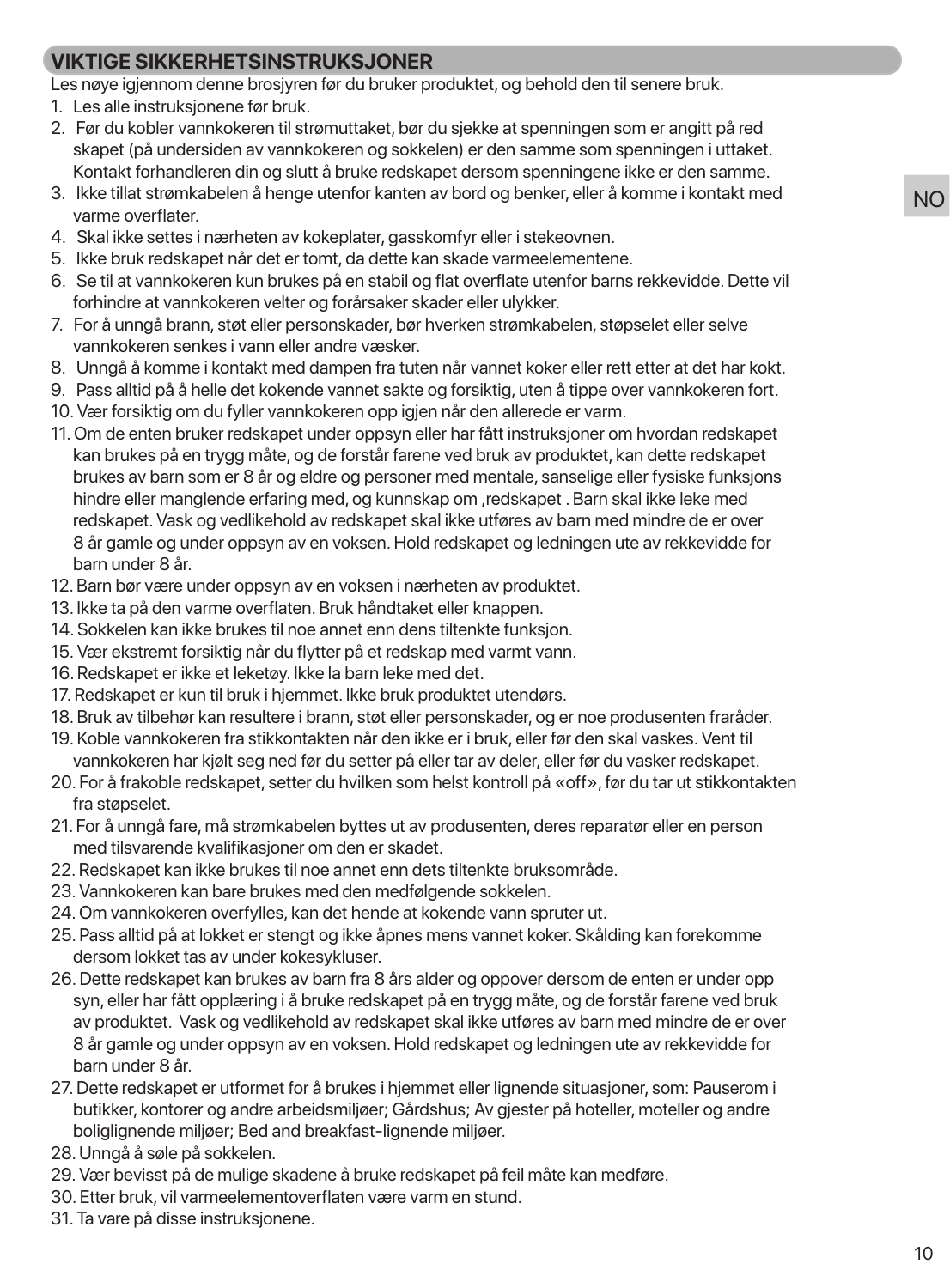## **Deler**



#### **Før du bruker vannkokeren din**

Når du bruker vannkokeren for første gang, er det anbefalt at du vasker den ved å koke opp den maksimale mengden vann én gang, og ved å skylle ut av vannkokeren to ganger. Tørk av overflaten med en fuktig klut.

**OBS!** Den maksimale kapasiteten til vannkokeren er 1,7 L.

#### **Bruk**

- 1. Sett vannkokeren på en flat overflate.
- 2. For å fylle vannkokeren, tar du den av sokkelen og åpner lokket ved å trykke på lokkåpneren. Deretter fyller du kannen med ønsket mengde vann, og lukker lokket igjen. Vannmengden må være et sted imellom «Min»- og «Max-nivåene. Om det ikke er nok vann i kannen, vil vannkoke ren skru seg av før vannet har kokt.

**OBS!** Ikke hell i mer vann enn maksnivået, da dette kan medføre at vann spruter ut av tuten under koking. Pass på at lokket sitter godt på før du plugger inn redskapet.

- 3. Sett vannkokeren på strømsokkelen.
- 4. Koble støpselet til stikkontakten. Når du trykker ned strømbryteren, vil en indikatorlampe lyse opp, og vannkokeren begynner å koke vannet. Vannkokeren skrur seg av automatisk etter at vannet har kokt. Etter koking vil du først kunne skru vannkokeren på igjen etter 30 sekunder. For å skru av vannkokeren, kan du løfte opp bryteren, eller løfte vannkokeren fra strømsokkelen, og avbryte kokeprosessen.

**OBS!** Pass på at bryteren ikke er blokkert og at lokket er lukket ordentlig. Det vil ikke gå å skru vannkokeren på om bryteren ikke kan trykkes ned eller om lokket ikke er lukket ordentlig igjen.

5. Løft vannkokeren opp fra strømsokkelen, og hell vannet.

**OBS!** Vær forsiktig når du heller vannet ut av vannkokeren, da kokende vann kan medføre skålding. Åpne heller ikke lokket imens vannet i vannkokeren er varmt.

6. Vannkokeren vil ikke koke opp vannet igjen før bryteren trykkes ned en gang til. Vannkokeren kan stå på strømsokkelen når den ikke er i bruk.

**OBS!** Koble alltid fra strømtilførselen når redskapet ikke er i bruk.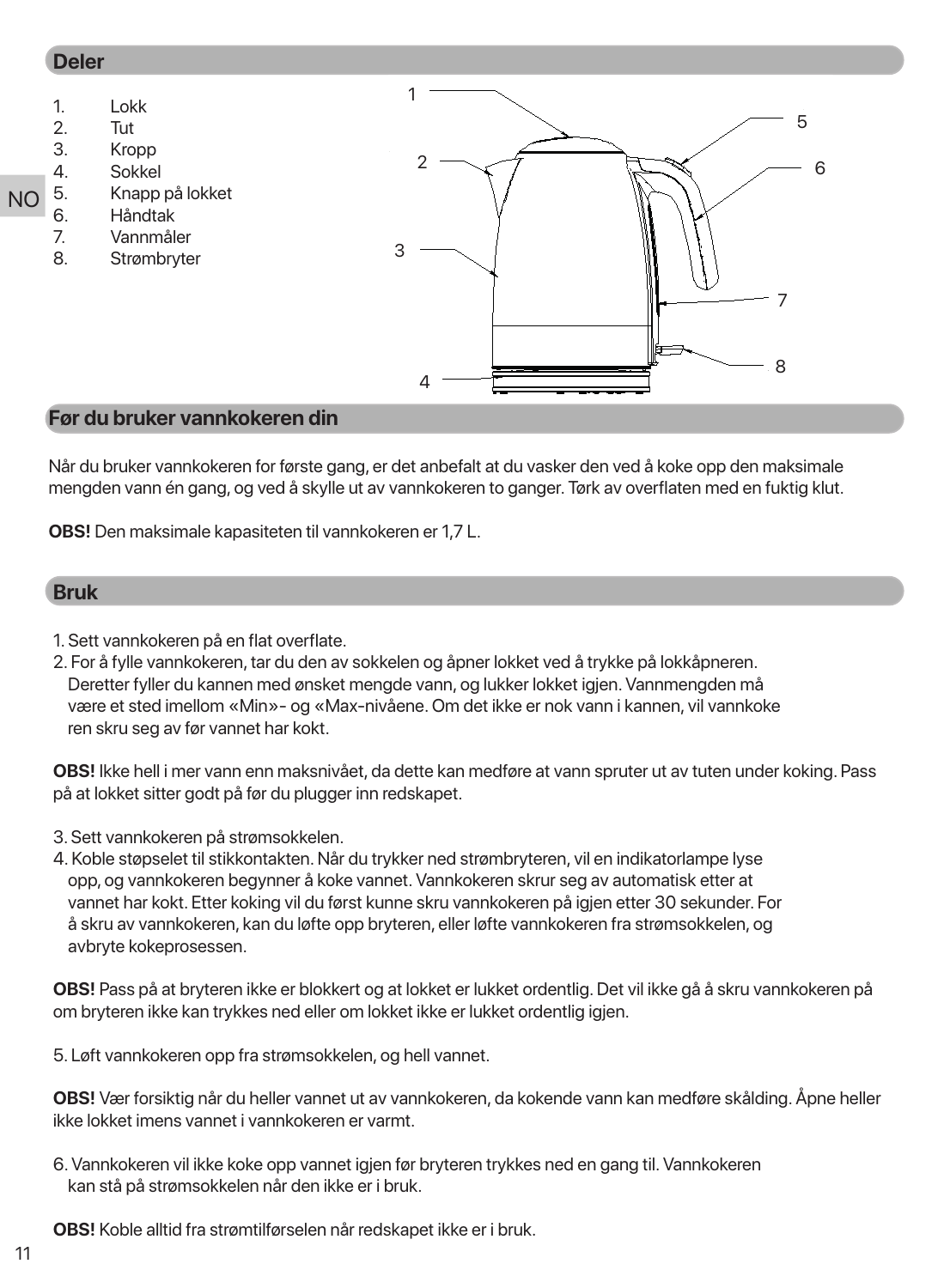# **Tørrkokesikring**

Dersom du ved et uhell skrur på vannkokeren uten at det er vann i den, vil tørrkokesikringen automatisk avbryte strømtilførselen. Om dette skjer, bør du la vannkokeren avkjøles før du fyller den med kaldt vann.

# **Rengjøring og vedlikehold.**

- 1. Koble alltid redskapet fra strømuttaket og la det kjøle seg ned før du vasker det.
- 2. Senk aldri kannen, strømkabelen eller strømsokkelen i vann, og aldri la dem bli våte.
- 3. Tørk redskapets overflate med en fuktig klut. Bruk aldri giftige vaskemidler når du vasker dette redskapet.
- 4. Husk å vaske filteret fra tid til annen. For å enklere vaske filteret, løsner du det ved å trykke ned den delen av filteret som stikker ut inni kanna. Sett filteret tilbake etter å ha vasket det.

**ADVARSEL:**Ikke bruk kjemikalier, stål, tre eller slipende vaskeredskaper på utsiden av vannkokeren, da dette kan skade vannkokerens blanke overflate.

5. Når vannkokeren ikke er i bruk, eller den skal settes bort, kan strømkabelen kveiles sammen under kannen.

#### **Fjerning av mineraldannelser**

Vannkokeren bør avkalkes fra tid til annen. Mineraler i springvannet kan danne et lag på bunnen av kannen, som kan gjøre den mindre effektiv. Du kan bruke avkalkningsmidler som finnes i butikken, og følge instruksjonene på emballasjen. Du kan også følge instruksjonene nedenfor om hvordan du avkalker ved hjelp av hvit eddik.

- 1. Fyll kannen med 3 kopper hvit eddik. Deretter heller du opp nok vann til å dekke bunnen av kan nen helt. La blandingen stå i kannen over natta.
- 2. Deretter heller du ut blandingen og fyller kannen opp til det maksimale nivået med vann, koker det og heller ut vannet igjen.
- 3. Gjenta dette flere ganger til lukten av eddik har blitt skylt ut. Flekker som er igjen på tuten kan fjernes ved hjelp av en fuktig klut.

#### **Garanti**

Champion Nordic garanterer at dette produktet er fri for farbrikasjonsfeil når det kommer til materialer og håndverk under 2 år i Sverige, Norge, Danmark og Finland. Garantien starter å løpe den dagen produktet kjøpes eller leveres. Champion Nordic har ikke plikt til å reparere eller erstatte produkter dersom et gyldig innkjøpsbevis ikke følger med. Denne garantien gjelder kun for produkter som kjøpes og brukes til hjemmebruk, og omfatter ikke skader som oppstår som følge av misbruk, svikt i å følge Champion Nordics instruksjoner på grunn av at produktet har blitt modifisert eller utsatt for en godkjent reparasjon, feilaktig pakking av eieren, normal slitasje eller feilhåndtering av et transportforetak.

#### **Korrekt avfallshåndtering**

Dette symbolet på produktet eller i instruksjonene betyr at det skal kastes separat fra annet husholdningsavfall når det ikke virker lenger. Det finnes leveringspunkter og gjenbruksstasjoner som skal håndtere denne typen avfall. Kontakt lokale myndigheter eller forhandler for mer informasjon.





Champion ® Makadamgatan 14 I 254 64 Helsingborg I Sweden info@champion.se

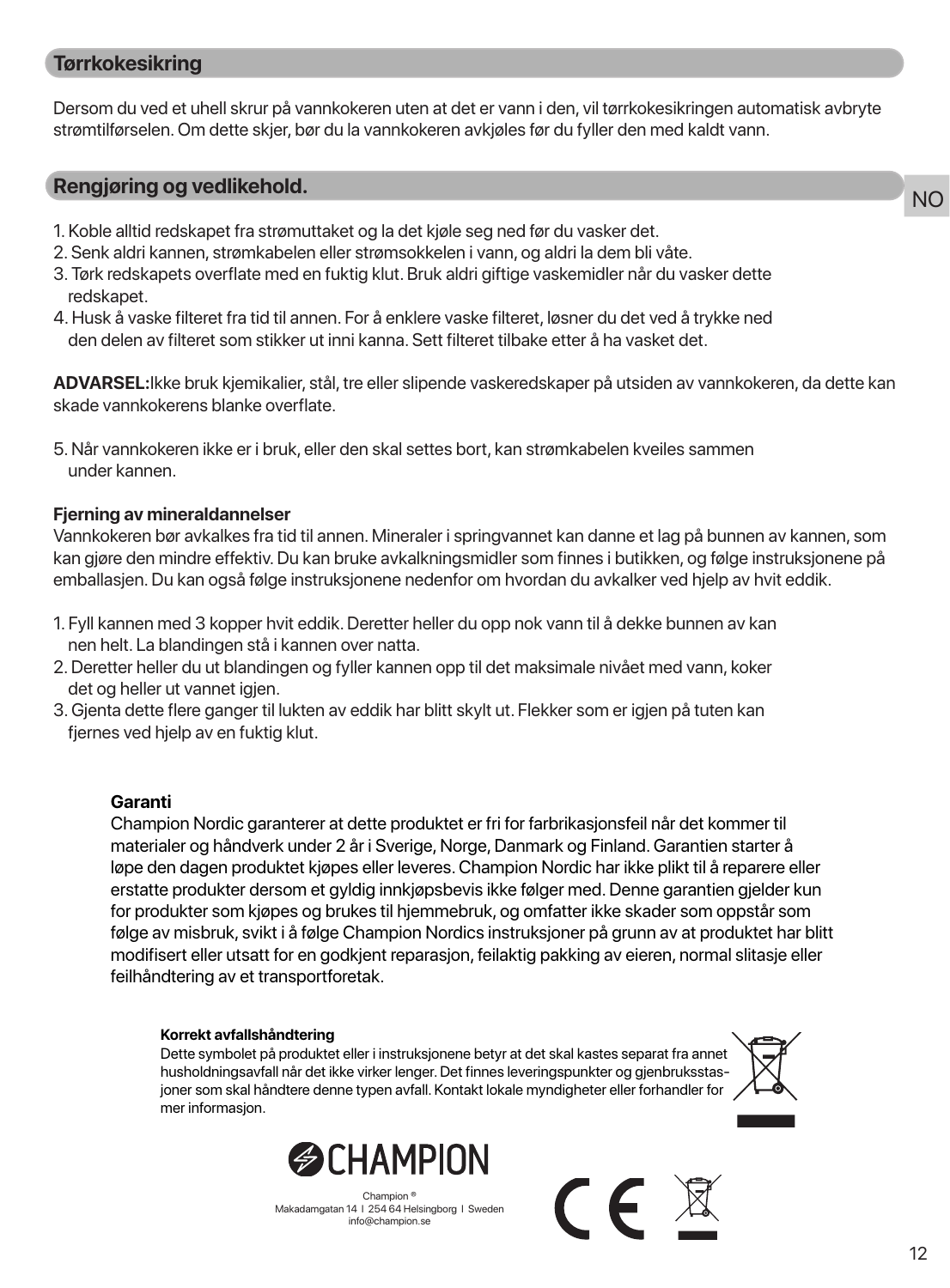# **TÄRKEITÄ TURVALLISUUSOHJEITA**

Lue nämä ohjeet läpikotaisin ennen tuotteen käyttöä ja säilytä ne tulevaa käyttöä varten

- 1. Lue kaikki ohjeet ennen käyttöä.
- 2. Ennen kuin kytket vedenkeittimen virtalähteeseen, tarkista, että laitteeseen merkitty jännite (löytyy vedenkeittimen ja alustan pohjasta) vastaa kotisi jännitettä. Jos näin ei ole, ota yhteyttä jälleen myyjään ja lopeta vedenkeittimen käyttäminen.
- 3. Älä anna johdon roikkua pöydän tai työtason reunan yli tai koskettaa kuumaa pintaa.
- 4. Älä aseta sitä kuuman kaasu- tai sähköpolttimen päälle tai lähelle tai kuumaan uuniin.
- 5. Älä käytä laitetta tyhjänä, jotta et vahingoita lämmityselementtejä.
- 6. Varmista, että vedenkeitintä käytetään tukevalla ja tasaisella pinnalla lasten ulottumattomissa, jotta vedenkeitin ei pääse kaatumaan ja vältytään vaurioilta tai loukkaantumisilta.
- 7. Älä upota johtoa, sähköpistokkeita tai vedenkeitintä veteen tai muuhun nesteeseen, jotta välty tään tulipalolta, sähköiskuilta ja henkilövahingoilta.
- 8. Kun vesi kiehuu tai on juuri kiehunut, vältä nokasta vapautuvaa höyryä.
- 9. Kaada kiehuvaa vettä aina varovasti ja hitaasti, kallistamatta vedenkeitintä liian nopeasti.
- 10. Ole varovainen täyttäessäsi vedenkeitintä, kun se on kuuma.
- 11. Tätä laitetta voivat käyttää yli 8-vuotiaat lapset sekä henkilöt, joiden fyysiset, aistilliset tai henki set kyvyt ovat alentuneet tai joilla ei ole kokemusta tai tietoa, jos laitteen käyttöä valvotaan tai jos he ymmärtävät, kuinka laitetta käytetään turvallisella tavalla sekä laitteen käyttöön liittyvät vaa rat. Lapset eivät saa leikkiä laitteella. Lapset eivät saa puhdistaa tai huoltaa laitetta, elleivät he oleyli 8-vuotiaita ja valvonnan alaisia. Pidä laite ja sen johto alle 8-vuotiaiden lasten ulottumatto missa.
- 12. Lapsia on valvottava, jotta he eivät leiki laitteella.
- 13. Älä kosketa kuumaa pintaa. Käytä kahvaa tai painiketta.
- 14. Liitettyä alustaa ei voi käyttää muuhun kuin sille tarkoitettuun käyttöön
- 15. Kuumaa vettä sisältävää laitetta liikutettaessa on noudatettava äärimmäistä varovaisuutta.
- 16. Laite ei ole lelu. Älä anna lasten leikkiä sillä.
- 17. Vedenkeitin on tarkoitettu vain kotitalouskäyttöön. Älä käytä ulkona.
- 18. Lisävarusteiden käyttö, joita laitteen valmistaja ei suosittele, voi aiheuttaa tulipalon, sähköiskun tai henkilövahingon.
- 19. Irrota vedenkeitin pistorasiasta, kun sitä ei käytetä ja ennen laitteen puhdistusta. Anna veden keittimen jäähtyä ennen osien laittamista tai poistamista ja ennen laitteen puhdistamista.
- 20. Irrota laite kääntämällä säätimet "off-asentoon" ja poista sitten pistoke pistorasiasta.
- 21. Jos virtajohto on vaurioitunut, valmistajan tai sen huoltoedustajan tai vastaavan pätevyyden om aavan henkilön on vaihdettava se, jotta vaaroilta vältytään.
- 22. Älä käytä laitetta muuhun kuin sille tarkoitettuun käyttöön.
- 23. Vedenkeitintä voi käyttää vain sen mukana toimitetun alustan kanssa.
- 24. Jos vedenkeitin on liian täynnä, kiehuvaa vettä voi roiskua ulos.
- 25. Varmista aina, että kansi on suljettuna, älä nosta kantta veden kiehuessa. Voit saada palovam moja, jos kansi avataan keittojakson aikana.
- 26. Tätä laitetta voivat käyttää yli 8-vuotiaat lapset valvonnan alaisina tai jos heille on annettu ohjeita laitteen turvallisesta käytöstä ja he ymmärtävät siihen liittyvät vaarat. Lapset eivät saa puhdis taa tai huoltaa laitetta, elleivät he ole yli 8-vuotiaita ja valvonnan alaisia. Pidä laite ja sen johto alle 8-vuotiaiden lasten ulottumattomissa.
- 27. Tämä tuote on tarkoitettu kotitalouskäyttöön sekä käyttöön vastaavissa paikoissa, kuten: Kaup pojen, toimistojen ja muiden työpaikkojen henkilökunnan kahvihuoneissa; Maatiloilla; Hotellien, motellien ja muiden asuinpaikkojen asukkaille; Aamiaismajoitusympäristössä.
- 28. Vältä roiskuttamasta nestettä liittimeen.
- 29. Varo väärinkäytöstä mahdollisesti aiheutuvia vammoja.
- 30. Lämmityselementin pintaan kohdistuu käytön jälkeen jäännöslämpöä.
- 31. Säilytä nämä ohjeet.

FI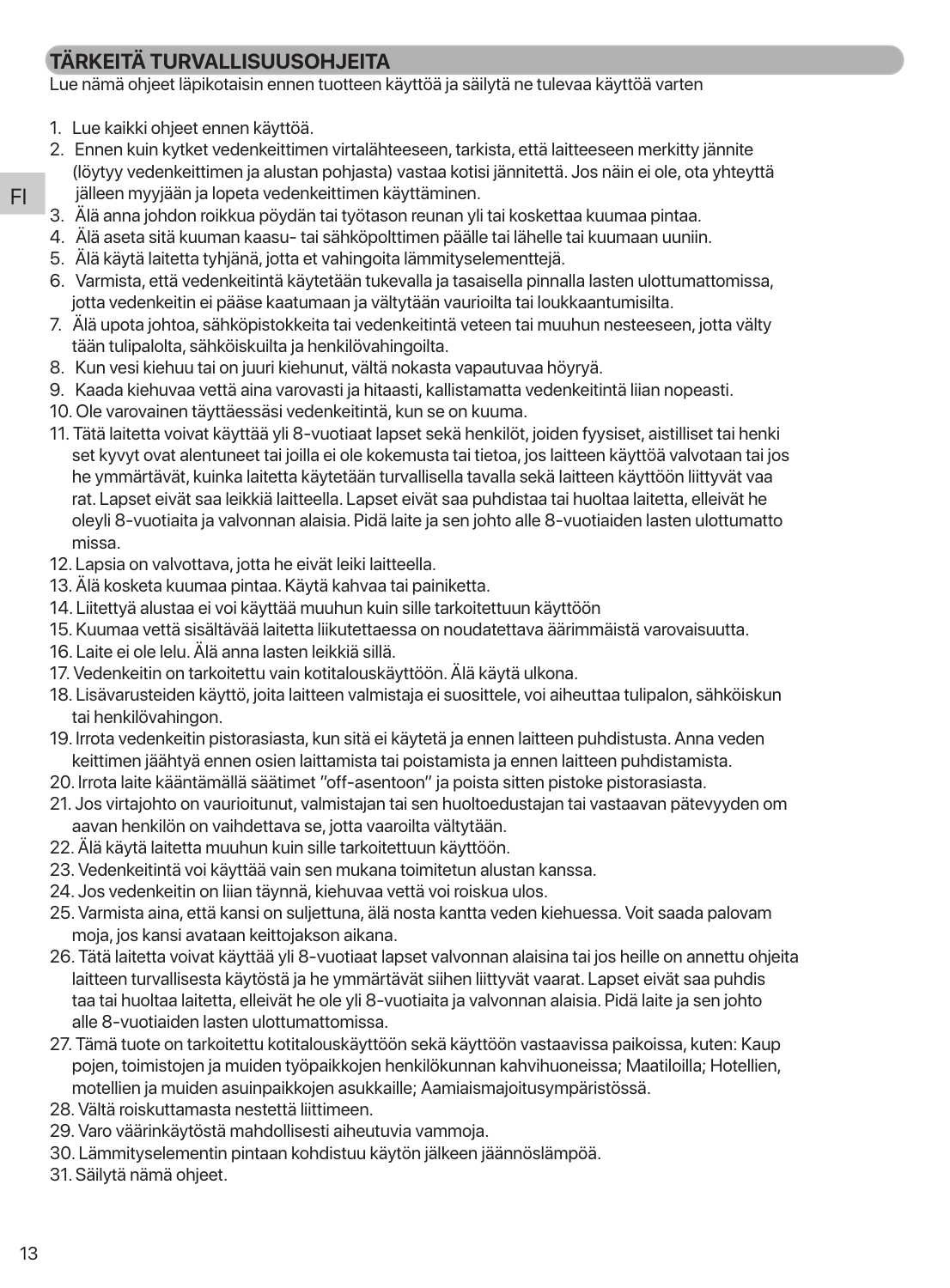# **Osat**



#### **Ennen vedenkeittimen käyttöä**

Jos käytät vedenkeitintä ensimmäistä kertaa, on suositeltavaa puhdistaa vedenkeitin ennen käyttöä keittämällä enimmäismäärä vettä kerran ja kaatamalla vettä pois vedenkeittimestä kahdesti. Pyyhi pinta nihkeällä liinalla.

**HUOM:** Vedenkeittimen maksimikapasiteetti on 1,7 l.

## **Käyttö**

- 1. Aseta vedenkeitin tasaiselle alustalle.
- 2. Täytä vedenkeitin irrottamalla se tehoalustasta ja avaamalla kansi painamalla kannen avauspai niketta, täyttämällä vedenkeitin halutulla määrällä vettä ja sulkemalla kansi. Vedentason on ol tava minimi- ja maksimitasojen välillä. Liian vähäinen vesimäärä saa vedenkeittimen sammuma an ennen veden kiehumista.

**HUOM:** Älä täytä vettä maksimitason yli, sillä vesi voi kiehuessaan roiskua ulos nokasta. Varmista, että kansi on tukevasti paikoillaan ennen pistokkeen kytkemistä pistorasiaan.

- 3. Aseta vedenkeitin tehoalustalle.
- 4. Kytke pistoke pistorasiaan. Paina virtakytkintä, jolloin merkkivalo syttyy palamaan ja vedenkeitin alkaa keittää vettä. Vedenkeitin sammuu automaattisesti, kun vesi kiehuu. Jos haluat kiehauttaa veden uudelleen, odota 30 sekunnin ajan ennen kuin voit painaa kytkintä. Voit sammuttaa lait teen ja keskeyttää keittojakson nostamalla virtakytkimen ylös tai vedenkeittimen pois tehoalustal taan.

**HUOM:** Varmista, että kytkimen tiellä ei ole esteitä ja että kansi on tiiviisti kiinni. Vedenkeitin ei sammu, jos kytkimen tiellä on este tai jos kansi on avautumassa.

5. Nosta vedenkeitin tehoalustalta ja kaada vettä sen jälkeen.

**HUOM:** Käytä laitetta varovasti kaataessasi vettä vedenkeittimestä, sillä kiehuva vesi voi aiheuttaa palovammoja, älä myöskään avaa kantta, kun vesi keittimessä on kuumaa.

6. Vedenkeitin ei aloita uutta keittojaksoa ennen kuin kytkintä on painettu uudelleen. Vedenkeitintä voi säilyttää tehotason päällä, kun se ei ole käytössä.

**HUOM:** Irrota pistoke aina virtalähteestä, kun laite ei ole käytössä.